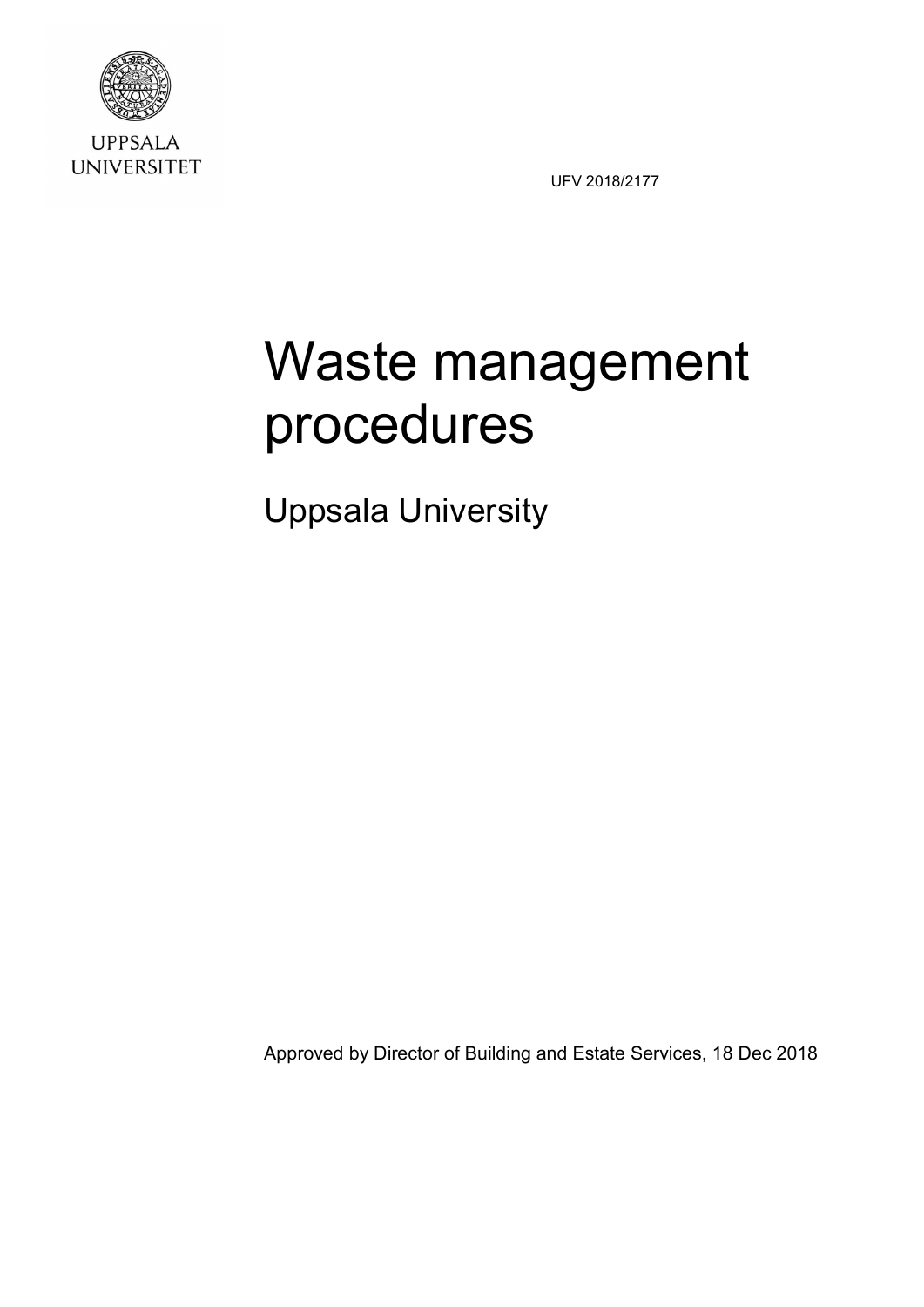#### **Contents**

| <b>General instructions</b>                     |  |
|-------------------------------------------------|--|
| Purpose of the guidelines                       |  |
| Organisation and responsibility                 |  |
| Why does waste need to be sorted?               |  |
| Reuse at Uppsala University <b>Example 2018</b> |  |
| Sorting at Uppsala University                   |  |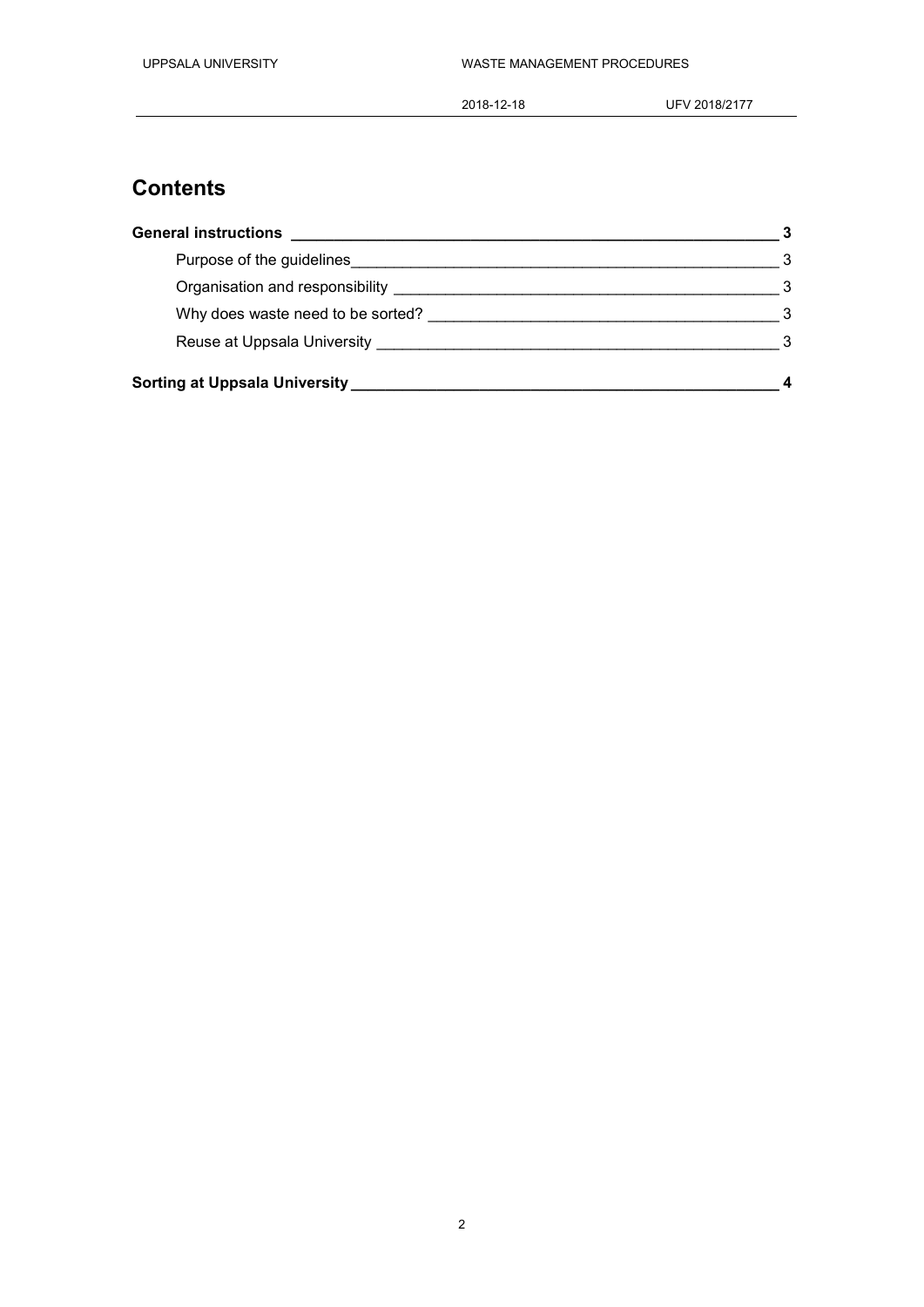### General instructions

#### Purpose of the guidelines

Uppsala University's Waste Management Procedures provide an overview of the different types of waste that are produced at the University and document the general sorting procedures applicable to the University's activities. The procedures have been produced based on current legislation and may be amended in line with legislative changes. The purpose of the procedures is to offer direction and guidance as to how the University's waste should be managed.

The procedures have been produced first and foremost for staff who come into daily contact with waste that needs to be disposed of. A few principally refer to operational, caretaking and transport staff who handle the removal of waste.

These procedures are based on waste management legislation. In addition to these, there are local applications adapted to activities and premises produced by each department/equivalent and/or campus facility manager. Local applications must be complied with in addition to these procedures.

#### Organisation and responsibility

Everyone who works or studies at Uppsala University is responsible for sorting their own waste in line with specified instructions and for using the receptacles, boxes and sorting drawers supplied.

In accordance with the rules of delegation by heads of department, the head of department/equivalent bears ultimate responsibility for ensuring that waste is sorted in line with relevant legislation and instructions issued by the University.

The campus facility manager is responsible for coordinating waste management, including the collection, storage and removal of certain types of waste.

The Unit for Environment and Physical Work Environment (EMFA) is tasked with providing information about relevant legislation concerning waste, producing guidelines and offering advice and support to relevant people and units at the University.

#### Why does waste need to be sorted?

Swedish legislation requires waste to be sorted. Sorting waste means it can be managed in a way that is most suitable for each different type of waste. Hazardous waste is managed in the way that prevents it from damaging the environment or harming people. Sorted "normal" waste fractions are converted into raw materials for manufacturing of new products or used to produce energy via combustion.

To ensure that waste can be reused and recycled, it needs to be sorted into fractions for which recycling systems are available.

#### Reuse at Uppsala University

Letting someone else reuse products that you do not need yourself is a good way to reduce the University's consumption of resources. A group space is available on Medarbetarportalen for this purpose. Search "reuse" on Uppsala University's website and join the group in order to offer and search for products for reuse. To reuse furniture, contact the Project Unit at the Buildings Division.